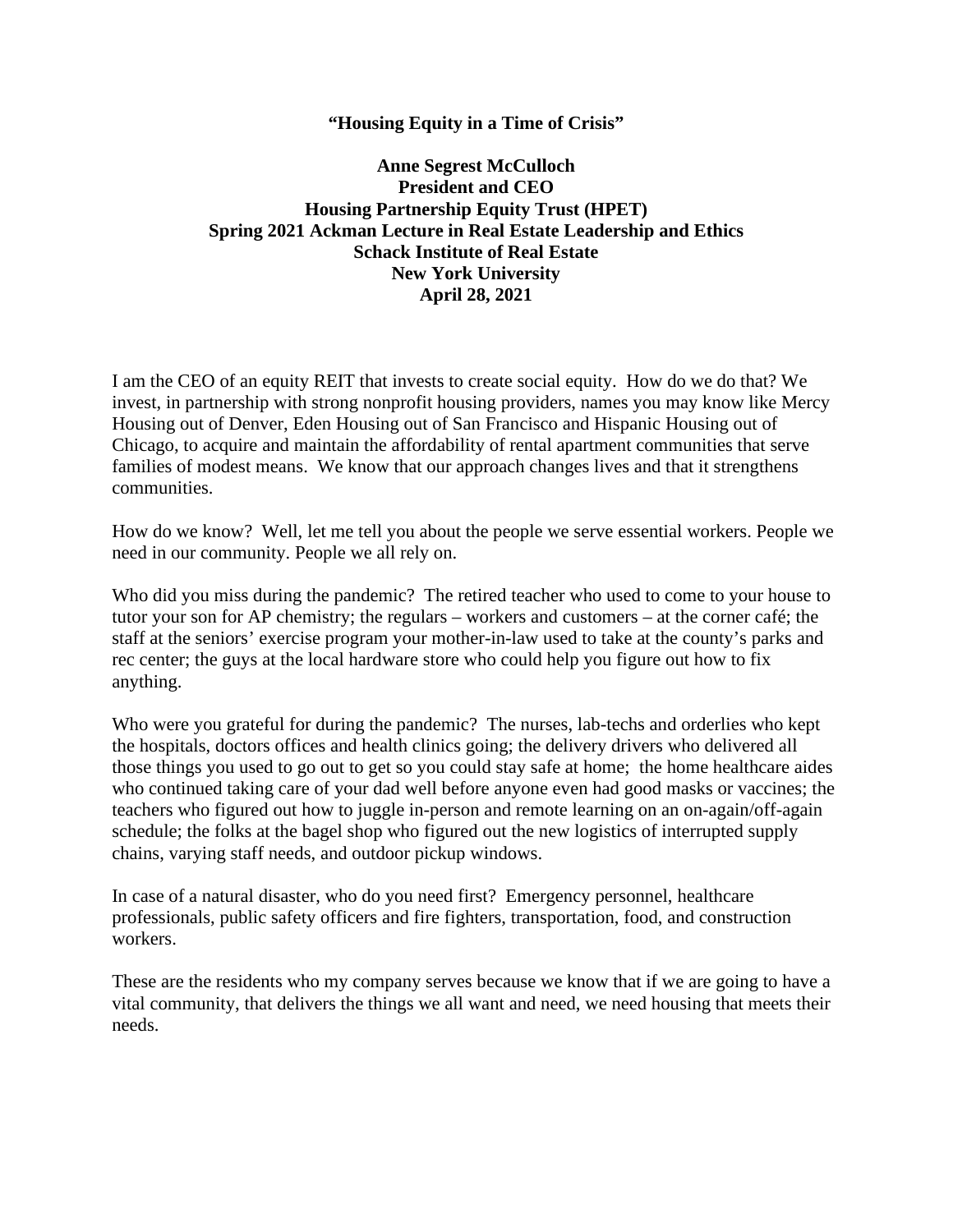But why this? Why focus on housing instead of jobs or healthcare or education? Because, to quote Michael Stegman, housing is economic destiny**.** Your home and your neighborhood play a critical life role for every member of your household. In Chicago, average life expectancy for those born at the same time but in different neighborhoods [can differ by as much as 30](https://harvard.us7.list-manage.com/track/click?u=32bdef9ad4f5c24e42bebf634&id=8fb3188728&e=9fe98efad7)  [years.](https://harvard.us7.list-manage.com/track/click?u=32bdef9ad4f5c24e42bebf634&id=8fb3188728&e=9fe98efad7) [Poor-quality housing is directly tied](https://harvard.us7.list-manage.com/track/click?u=32bdef9ad4f5c24e42bebf634&id=cb318cdd87&e=9fe98efad7) to childhood emotional and behavioral problems and early developmental delays. Housing Indoor air quality is responsible for up to 40 percent of children's asthma episodes, and research indicates that moving an asthmatic child from poorquality housing into a healthier home [reduces asthma-related doctor visits by 66 percent.](https://harvard.us7.list-manage.com/track/click?u=32bdef9ad4f5c24e42bebf634&id=d8e4ee9cd7&e=9fe98efad7)<sup>[1](#page-1-0)</sup>

Growing up in high-crime, poor communities can impact earning potential. In 2015 academic researchers<sup>[2](#page-1-1)</sup> looked at income data on more than five million children whose families moved across counties between 1996 and 2012 and found that low income boys who stayed in highcrime poor neighborhoods, made about [35 percent less on average than low-income children who](https://harvard.us7.list-manage.com/track/click?u=32bdef9ad4f5c24e42bebf634&id=5fb3ad723d&e=9fe98efad7)  grew [up in the best areas for mobility.](https://harvard.us7.list-manage.com/track/click?u=32bdef9ad4f5c24e42bebf634&id=5fb3ad723d&e=9fe98efad7) For girls, the gap is closer to 25 percent. Children in Seattle whose lower-income families used federal housing vouchers to switch neighborhoods [were found to be on track to earn an extra \\$210,000](https://harvard.us7.list-manage.com/track/click?u=32bdef9ad4f5c24e42bebf634&id=532284fe04&e=9fe98efad7) in the course of their [lives.](https://harvard.us7.list-manage.com/track/click?u=32bdef9ad4f5c24e42bebf634&id=532284fe04&e=9fe98efad7) Such moves also produced significant health benefits for poor parents, including lower prevalence of the conditions that have contributed to the higher Covid death rates among minorities, such as diabetes and obesity.

Where you live also affects the education you receive. High-quality schools can be a great economic equalizer, but access to good schools – including good public schools – is expensive. In the 100 largest metropolitan areas, [a household must spend \\$11,000 more per year in housing](https://harvard.us7.list-manage.com/track/click?u=32bdef9ad4f5c24e42bebf634&id=81331c0a6f&e=9fe98efad7)  costs to live in [a high-scoring school](https://harvard.us7.list-manage.com/track/click?u=32bdef9ad4f5c24e42bebf634&id=81331c0a6f&e=9fe98efad7) district.

Housing matters to individuals and families and to our overall economic health.

But we have a shortage of housing overall and particularly of affordable housing. As a result, we have an affordability crisis that started well before Covid-19 and has accelerated with the pandemic.

You are in the housing business, so, you know the stats: Households are cost-burdened when they spend more than 30% of their incomes on rent or mortgage and utilities and severely costburdened when they spend more than 50%.

<span id="page-1-0"></span> $1$  Michael Stegman, To Rebuild America's Post-pandemic Economy, We Need to Rethink Housing, LinkedIn, July 1, 2020

<span id="page-1-1"></span><sup>&</sup>lt;sup>2</sup> Raj Chetty, Nathaniel Hendren, and Lawrence Katz, The Effects of Exposure to Better Neighborhoods on Children: New Evidence from the Moving to Opportunity Experiment, American Economic Policy Review, Vol. 106, No. 4, April 2016.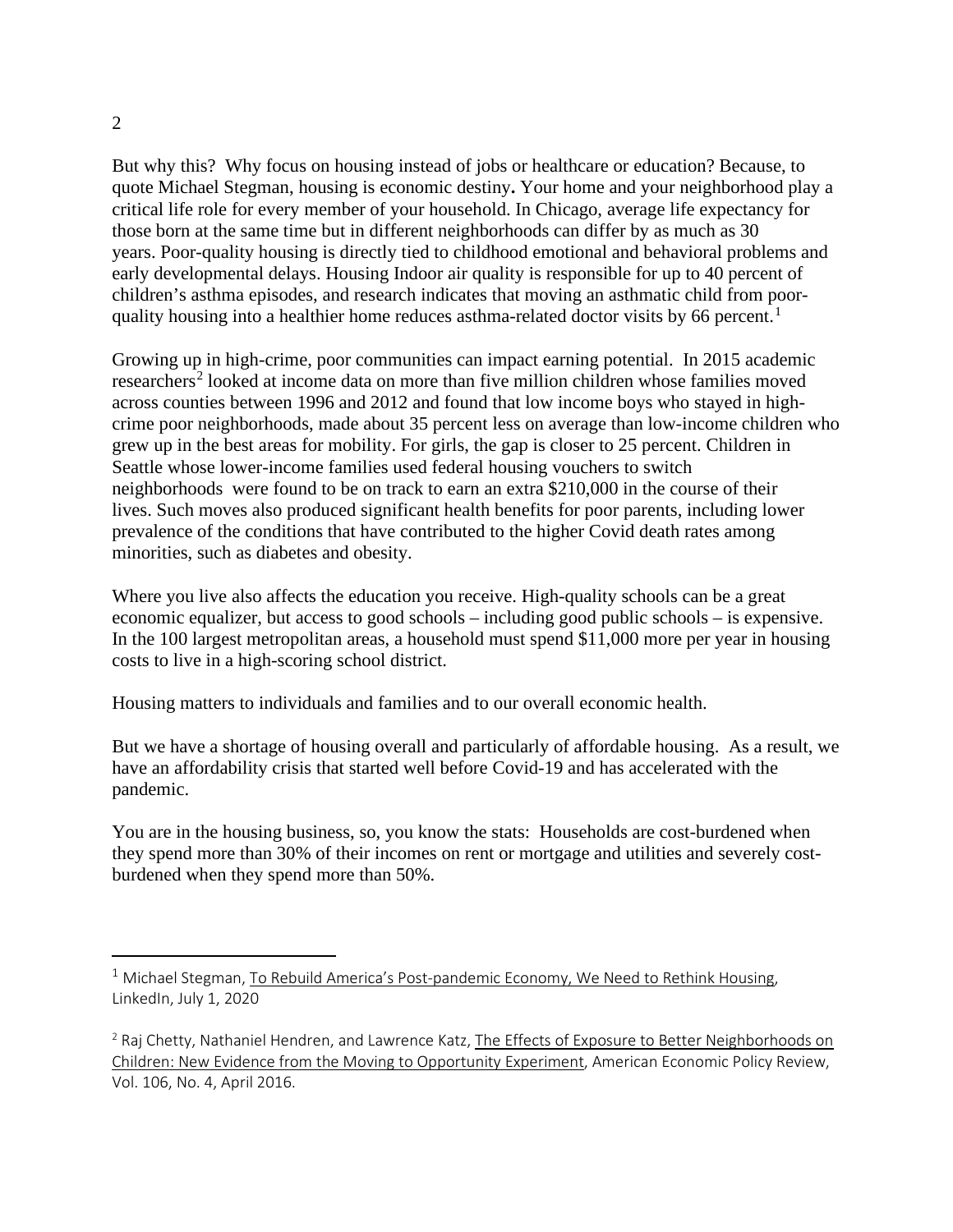For households making 30% of area median income -- we only have 37 available and affordable homes per 100 households. At 50% of area median income, we have 60 available and affordable homes per 100 households. At 80% of area median income, we have 94 homes per 100 households.<sup>[3](#page-2-0)</sup>

Households are forced into the worst game of musical chairs to have security and stability with the losers in this brutal game, paying more, sometimes much more, than they can afford.

Homeowners are not exempt from the affordability challenge. In 2019, before the pandemic, 30% of all households paid more than 30% of their income on housing. [4](#page-2-1) With the job and work hour losses from the pandemic, the number of cost burdened households has only climbed.

We also know how issues of racial equity are deeply involved. A higher percentage of black and brown households rent, a higher percentage of black and brown renters are cost burdened, and a higher percentage of black and brown renters suffered income losses during the pandemic. While 42% of all white renters are cost-burdened, 52% of Latino renters and 54% of Black renters are cost-burdened. More than 30% of Black renters spend more than half of their income on housing. [5](#page-2-2)

As the pandemic took hold in April of 2020, Freddie Mac surveyed consumers to see where they were on housing issues and found that:

- Sixty-seven percent of renters had made spending changes or had moved to afford their monthly housing payment. Eighty-two percent of renters in the "essential workforce" had made cuts.
- Half of all renters were finding it difficult to find affordable housing close to work. This includes 57% of essential workers.

Households who pay too much for rent do not have the funds to cover the necessities, much less to thrive. So, let's look at a family of four with two full-time working adults making minimum wage. You know even before we get started that the math isn't going to work, right? A full-time job at the federal minimum wage yields \$1,256.67 in monthly gross wages. Then let's assume a few deductions for local, state, and federal taxes.

<span id="page-2-0"></span><sup>&</sup>lt;sup>3</sup> National Low Income Housing Coalition, The Gap: A Shortage of Affordable Homes. March 2021.

<span id="page-2-2"></span><span id="page-2-1"></span><sup>4</sup> Joint Center for Housing Studies of Harvard University, The State of the Nation's Housing. 2020. (SONH)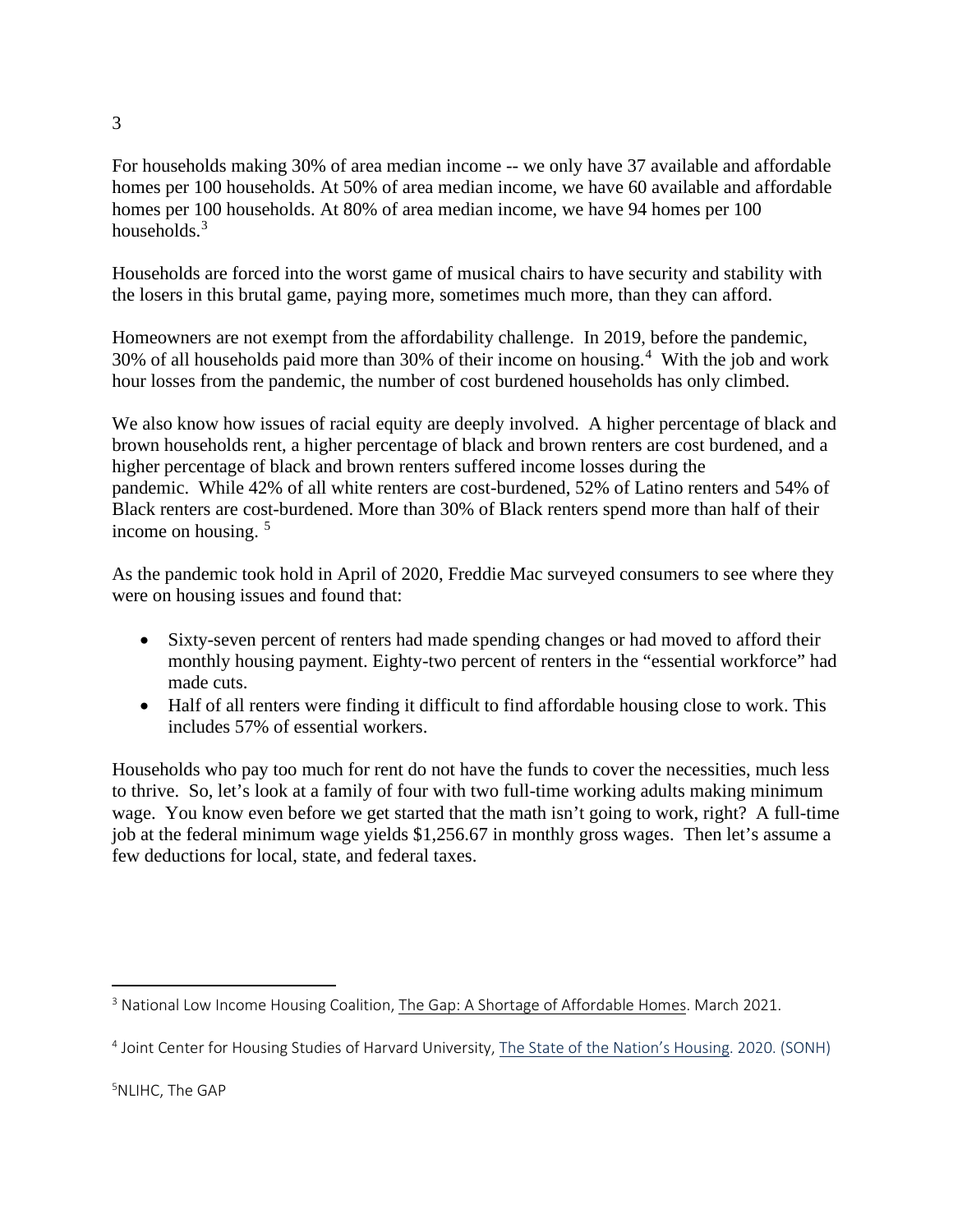And let's assume a little hourly stability in working hours to get to a net monthly income of \$2,008 for two working adults. An average two-bedroom apartment at fair market rent costs \$1,246 a month (although good luck finding that apartment). And I don't know what you are paying for groceries, but the Department of Agriculture's thrifty food budget for a family of four (two adults and two school- aged children) is \$671 per month. When you deduct for rent and food, this working family only has \$91 a month for transportation, childcare, and all other basics for four people. It just doesn't add up. [6](#page-3-0)

Let's look at the problem another way. What does someone need to make to afford a modest place to live? The National Low Income Housing Coalition says you need to make \$19.56 an hour (more than twice the federal minimum wage) to afford a one- bedroom or \$23.96 to afford a two-bedroom apartment.<sup>6</sup> Twelve of the 20 largest occupations in the country, including home health aides, janitors, and food servers, provide a median wage lower than what is needed for a full-time worker to afford modest rental housing (NLIHC, The Gap). When you factor in the furloughs or reductions in hours and job cuts, we have seen over the past year, renters may be left with debts they can never. (NLIHC, The Gap)

The job sectors that lost the most jobs and have yet to recover because of the pandemic were the sectors that rely on people gathering in close proximity. For example, according to Fannie Mae, as of the end of January 2021, there were still an estimated 23% fewer jobs in leisure and hospitality than there were at the start of 2020, representing a 3.8 million job loss in this sector alone.[7](#page-3-1)

More importantly, these are the workers most likely to rent. As recently as 2018, an estimated 57% of workers in leisure and hospitality were renters, according to the Fannie Mae study.

A key component of the affordability challenge has been stagnation and decline in incomes for lower and middle-income working households.

Prior to the pandemic, according to research by the National Multifamily Housing Council, falling incomes for low-income households and stagnant incomes for middle-income households, were a critical factor in causing rapid growth in affordability challenges**.** Since 2000, real household incomes have fallen for the bottom 40% of American households, while the middle 20% experienced almost no real household income growth.<sup>[8](#page-3-2)</sup> Median renter

<span id="page-3-0"></span><sup>6</sup> NLIHC, The Gap

<span id="page-3-1"></span> $7$  Tanya Zahalak, Fannie Mae, Covid 19 Exacerbates the Affordability Crisis. February 18, 2021.

<span id="page-3-2"></span><sup>8</sup> National Multifamily Housing Council, Housing Affordability Toolkit. https://housingtoolkit.nmhc. (NMHC Affordability Toolkit)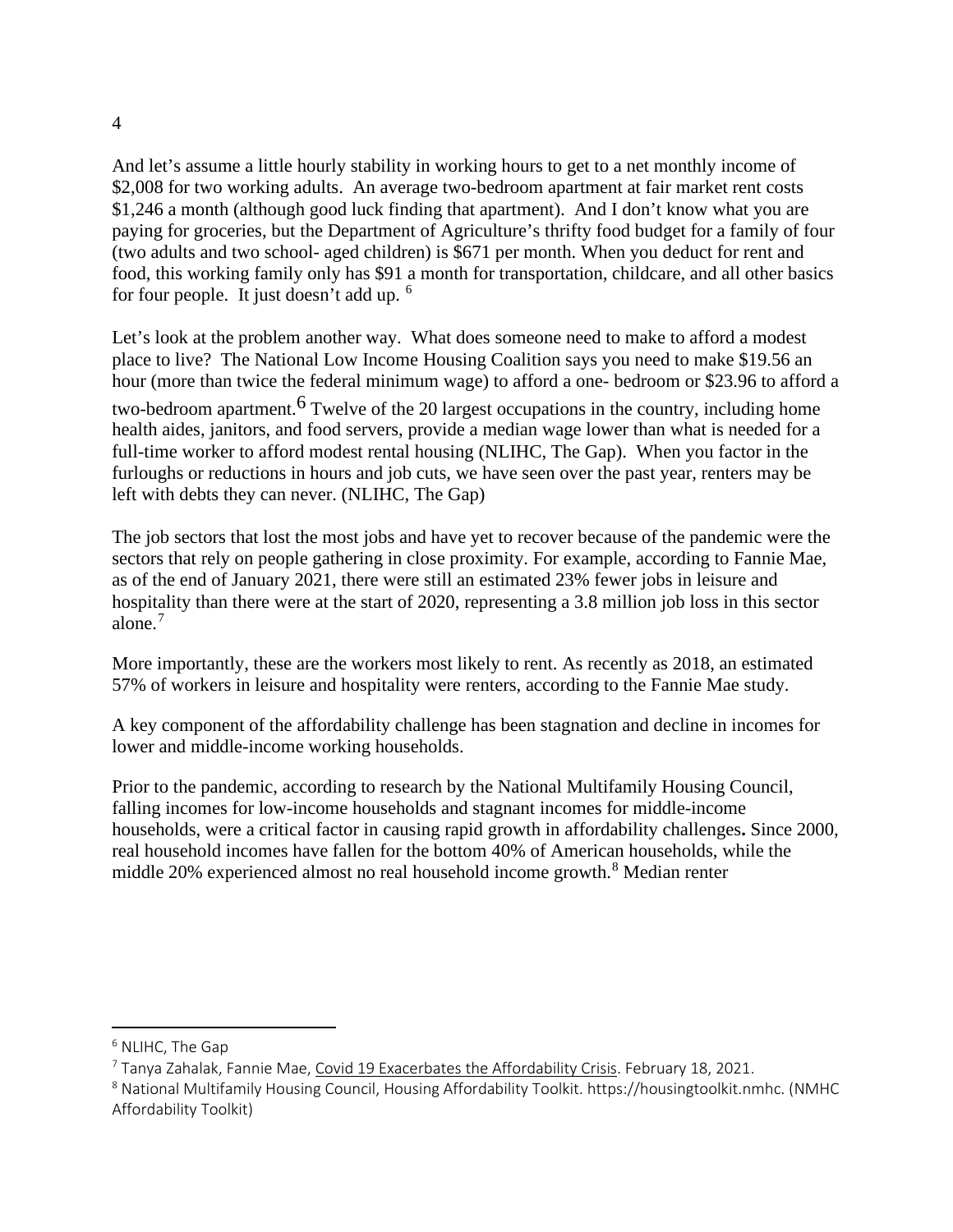Median renter household income declined more than 5% between 2000 and 2016.<sup>[9](#page-4-0)</sup> Thus, even more middle-income households were struggling to afford housing than we had seen in the  $past.$ <sup>[10](#page-4-1)</sup>

New research by Freddie Mac shows that more than half of surveyed renters spent last year worried about their ability to pay the rent. 27% of surveyed homeowners and 35% of renters had asked for a housing payment postponement.

In 2019, less that 2% of all renter households were threatened with eviction within the previous three months,  $11$  while In January, even with a federal eviction moratorium in place, almost 10% of renters reported they were behind on rent --- and thought it was likely they would be evicted within the next two months. $^{12}$  $^{12}$  $^{12}$ 

The inability to pay rent over this past year has affected every apartment class. Real Page Analytics has reported that rent payments across asset classes were down approximately 3% in 2020 from 2019.

Estimates of back-due rent range from \$1740 to \$6039 per household as of January 2021, depending on whether you consider all the renter households, including those who were struggling before the pandemic, or just those who had lost their jobs due to Covid.

The eviction moratoria and prohibitions on late fees have had an impact in keeping residents housed, with the stimulus payments directly to households, unemployment insurance, and new federal, state, and local short-term rental assistance have had a significant impact in limiting the ballooning back-due rent deficit. But it's certainly not been enough.

But it's not just income. We have an overall crisis in housing supply that has been building for decades.

In 2018, Freddie Mac estimated that the U.S. had about 2.5 million fewer homes than was needed to meet long-term demand. Research by the National Multifamily Housing Council in 2019, found that, on average, the U.S, needs to product approximately 328,000 new apartment homes every year to keep up with total demand. But the U.S. has only produced that many apartments in one year three times in the past 30 years. Between 2000 and 2016, 6.3 million net new low- and middle-income households (those earning less than \$75,000) entered the rental market. But only 3.2 million rental units affordable to them were added.

<span id="page-4-0"></span><sup>9</sup> NMHC Affordability Toolkit

<span id="page-4-1"></span><sup>&</sup>lt;sup>10</sup> NMHC Affordability Toolkit

<span id="page-4-2"></span> $11$  SONH

<span id="page-4-3"></span><sup>&</sup>lt;sup>12</sup> NLIHC The GAP (Census Bureau, 2021b)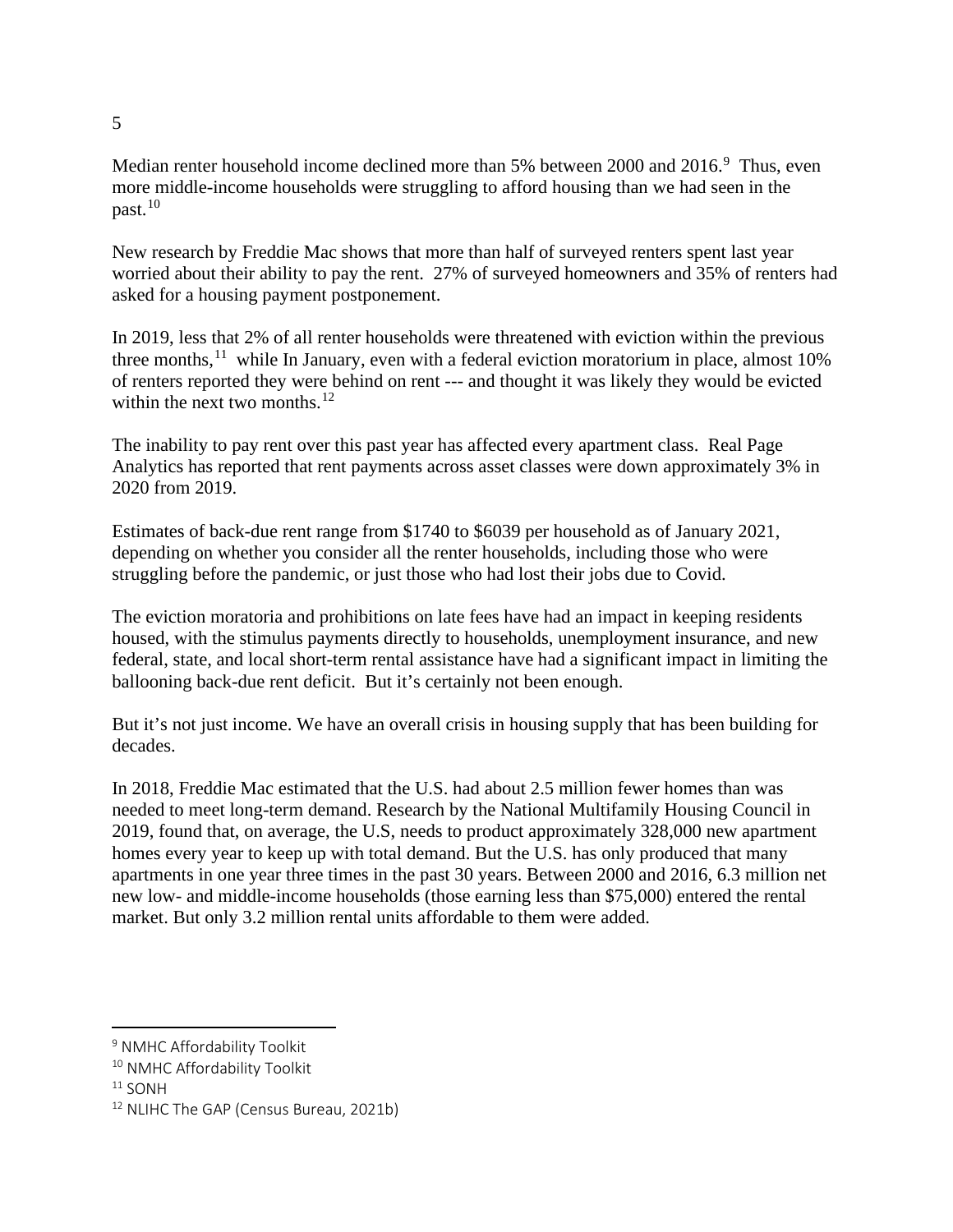One factor in the overall housing shortfall --- and particularly in the affordable shortage --- has been the loss of existing affordable housing inventory. Let's start with single family homes. If you live in the suburbs, how many of the modest 3-bedroom ramblers in your neighborhood -- could house a county government worker and his family or a family with a parent who has a good, blue collar job --- have been replaced with 3- and 4-story, 5-bedroom homes that are priced for law firm partners (and REIT CEOs)? In my neighborhood, it's about 90% of them. When we look at the apartment supply, about half the rental apartment stock was built before 1980. In any given year between 120,000 and 240,000 units of affordable rental housing are lost to the affordable housing inventory through upgrading of the housing to serve higher income residents, or through decay and demolition. As I will discuss further below, since new apartment production generally falls into two categories – higher rental cost, higher amenity properties designed to serve renters by choice and, at a much smaller rate, properties subsidized by Low Income Housing Tax Credits and designed to serve households below 60% of area median income, but often targeted at much lower incomes. As a result, the loss of rental housing serving households making 50 to 70% of area median income is particularly damaging.

A key driver of the housing shortfall has been the long-term decline in the construction of entrylevel single-family homes and of lower cost rental apartments. In the late 1970s, nearly half a million new entry-level homes were being built per year. That number has declined every decade so that by 2020, Freddie Mac estimates that only 65,000 new entry-level homes were completed.

At the same time, more than two million households bought their first home in 2020, despite all the economic uncertainty. What does this all mean? Clearly, not every renter looking to buy their first home wants a so-called "starter" home, but the large gap between the type of available housing and the demand puts pressure up and down the income chain. Renters can't buy houses that don't exist, creating more pressure on rental affordability.

Larger demographics also have an impact on our housing crisis. You've all seen the headlines this week on population growth reminding us that growth isn't distributed evenly across the country. According to Freddie Mac, between 2017 and 2019 The South and West grew seven times faster than the Northeast and Midwest and the pandemic has likely increased this trend. In the South, population growth was mainly driven by domestic migration, while in the West, growth was mostly driven by natural increase (more births than deaths).

Before the pandemic, a majority of metros experienced more growth in the suburbs than in cities, a trend that accelerated through the pandemic. Population in some of the smaller and mediumsized metros was growing faster in percent terms than the larger metros, another trend that was reinforced by the pandemic. As a matter of fact, over the past ten years, the top three MSA with the fastest growth are The Villages, FL, Myrtle Beach, SC, and Austin, TX.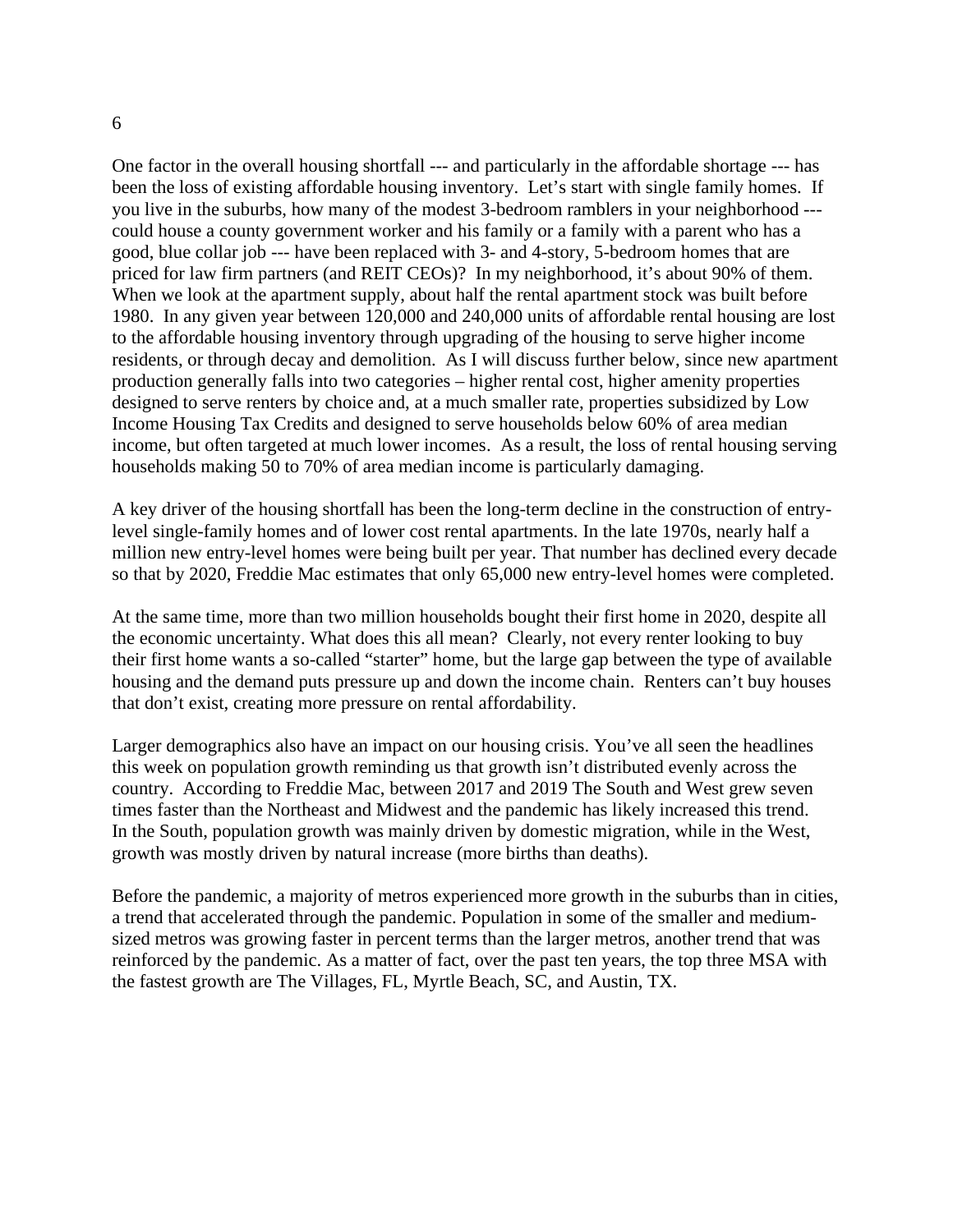Of the top ten fastest growing metros, only the Washington, DC area grew more because of natural increase (more births than deaths). The rest grew due to net migration. [13](#page-6-0)

Why do we care? Because if your town is growing because people are moving there, you need to think about what happens when they stop.Because people quit moving when there is no place to move to. And as a result, employers struggle to attract talent, and businesses are challenged, and community vitality and resilience is constrained. In many other metropolitan areas, before COVID, housing growth was not keeping pace with job growth. The Washington, D.C. area is forecasted to add approximately 413,000 new jobs to its employment base between 2020 and 2030, but just over half that many new homes.

Using standard metrics for balancing households and jobs, that means the region needs more than 75,000 additional homes to meet the demand, above the housing growth that was already expected. This housing shortage means that before the pandemic more than 325,000 workers were commuting to jobs in the DC region each day from communities located beyond its footprint. The shortage affects affordability and potentially undercuts the area's attractiveness to new companies and talent, strains the transportation system, and impacts the environment and quality of life for the regions residents.

For some this means long commutes to work, and difficult choices between paying rent or affording other necessities.<sup>[14](#page-6-1)</sup> And even a bigger commitment to ongoing remote working, won't take the pressure off this housing need.

While the pandemic has increased moves to suburbs and smaller cities, it has also caused a slowdown in household formation. As a result, according to Zillow there are 5.7 million "missing" households -- representing people who historically would have moved into their own home but were either unable or unwilling to do that during the pandemic.

The demographic with the greatest number of missing households during the pandemic were white 25- to 29-year-olds, while the group with the largest fall since 2006 in forming new households were African Americans 25-to-29-year-olds.

The labor market still needs to add 8.4 million jobs to get back to the pre-pandemic level. <sup>[15](#page-6-2)</sup>

But when the economy recovers, there could be 6.4 million more households in 2025 because all those people who did not move out from their parents and their roommates, particularly the millennials who are aging into their late thirties, may set up their own households. That is, if they can find a place they can afford to live.

<span id="page-6-0"></span><sup>13</sup> Freddie Mac, Housing Market Data, January 2021

<span id="page-6-1"></span><sup>&</sup>lt;sup>14</sup> Metropolitan Washington Council of Governments, THE FUTURE OF HOUSING IN GREATER WASHINGTON, September 2019

<span id="page-6-2"></span><sup>&</sup>lt;sup>15</sup> Freddie Mac, April 2021 Economic Report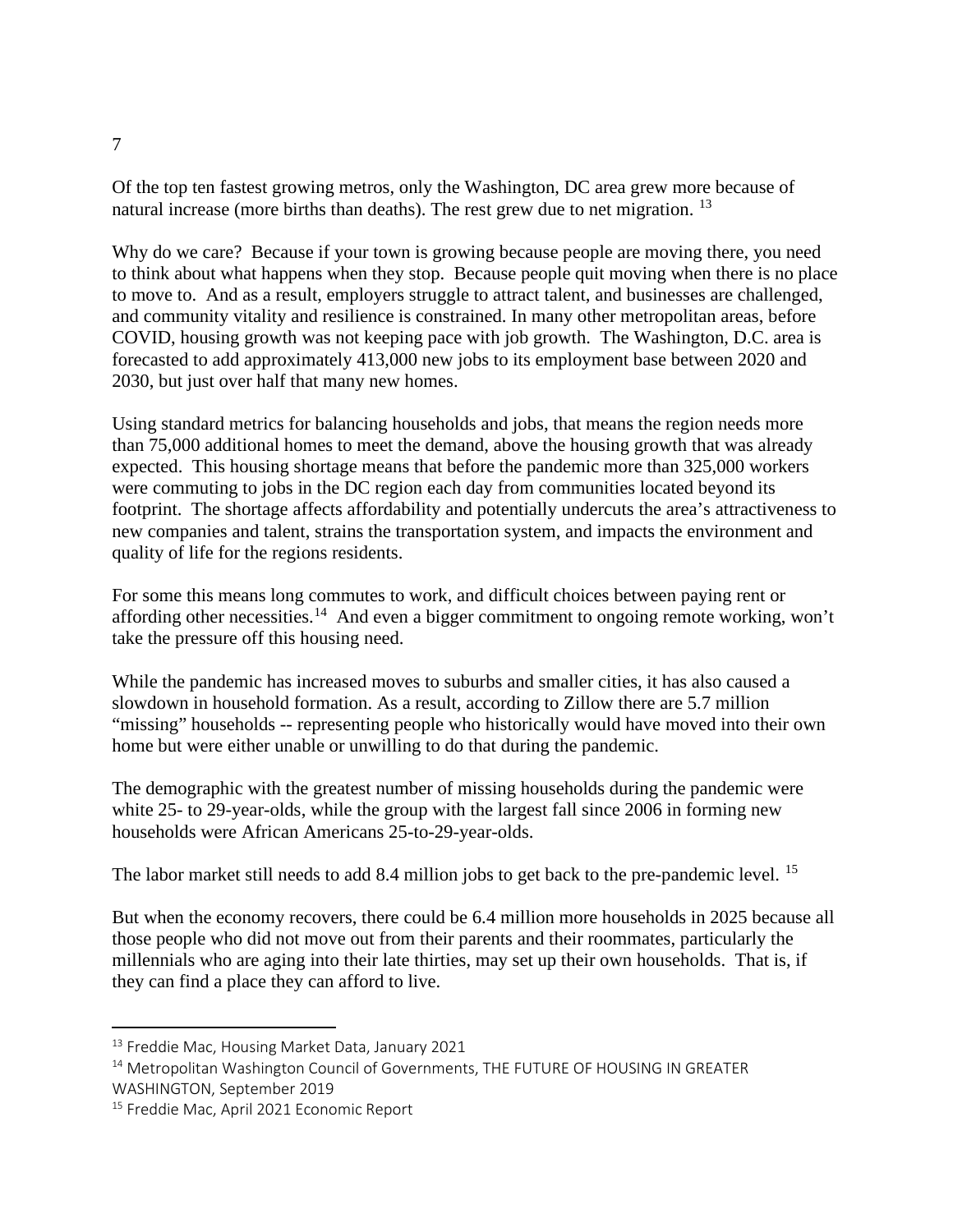How can we build more housing?There is no single, magic solution. We need local, regional, and national efforts by the public and private sectors.

Four things limit supply: 1) labor; 2) cost of materials; 3) cost of land (which is largely impacted by the fourth thing), and 4) rules for building or not building. And of those, our rules are the thing that all of us in this virtual room can have an impact on.

The cost of construction materials and labor grew 57% from 2000 to 2016 --- and continues to climb. Last year saw record high in lumber prices. They've more than doubled since 2020. Land costs, meanwhile, almost doubled between 2000 and 2019.

Perhaps more importantly, state, local and neighborhood barriers add to the cost of development and, for apartment properties. Those increased costs create a barbell effect, where the market only produces high-end, high-rent apartments whose rents can cover the development costs and rent restricted properties whose unit costs are subsidized by the government. Units targeted to moderate-income renters – like those my REIT serves -- are rarely financially feasible because it costs more to build those units than moderate-income renters can afford to pay.[16](#page-7-0)

State and local governments have substantial control over development costs. Zoning policies, land use regulations and other state and local policies add delay and additional costs to new development.

Delay costs money. In our largest cities, the time from when a developer starts thinking of a new apartment project to when the first tenants move in can be ten years. The children of a family that could use a decent apartment come of age waiting for that apartment.

According to research by ULI, apartment developers estimate that a two-year approval process can add \$2 million to \$2.5 million in costs before fees and developer contributions regardless of whether a project is 60 or 600 units. And those costs must be covered by rent or by subsidies.

So, we need to look long and hard at whether we collectively believe that all the good things that our requirements and regulations designed to create, offset the terrible costs they are cumulatively imposing on American households.

Speaking of supply, I haven't talked about the impact of climate, but it looms large in any consideration of our built environment. In the first eight months of 2020, the United States experienced 16 distinct billion-dollar natural disasters, making last year one of the three worst on record. <sup>[17](#page-7-1)</sup> Climate change has added to the number of low-income households facing energy and housing insecurity as record heatwaves and cold spells have driven energy usage sky high. And the challenge didn't end in September.

<span id="page-7-0"></span><sup>&</sup>lt;sup>16</sup> NMHC Affordability Toolkit

<span id="page-7-1"></span> $17$  SONH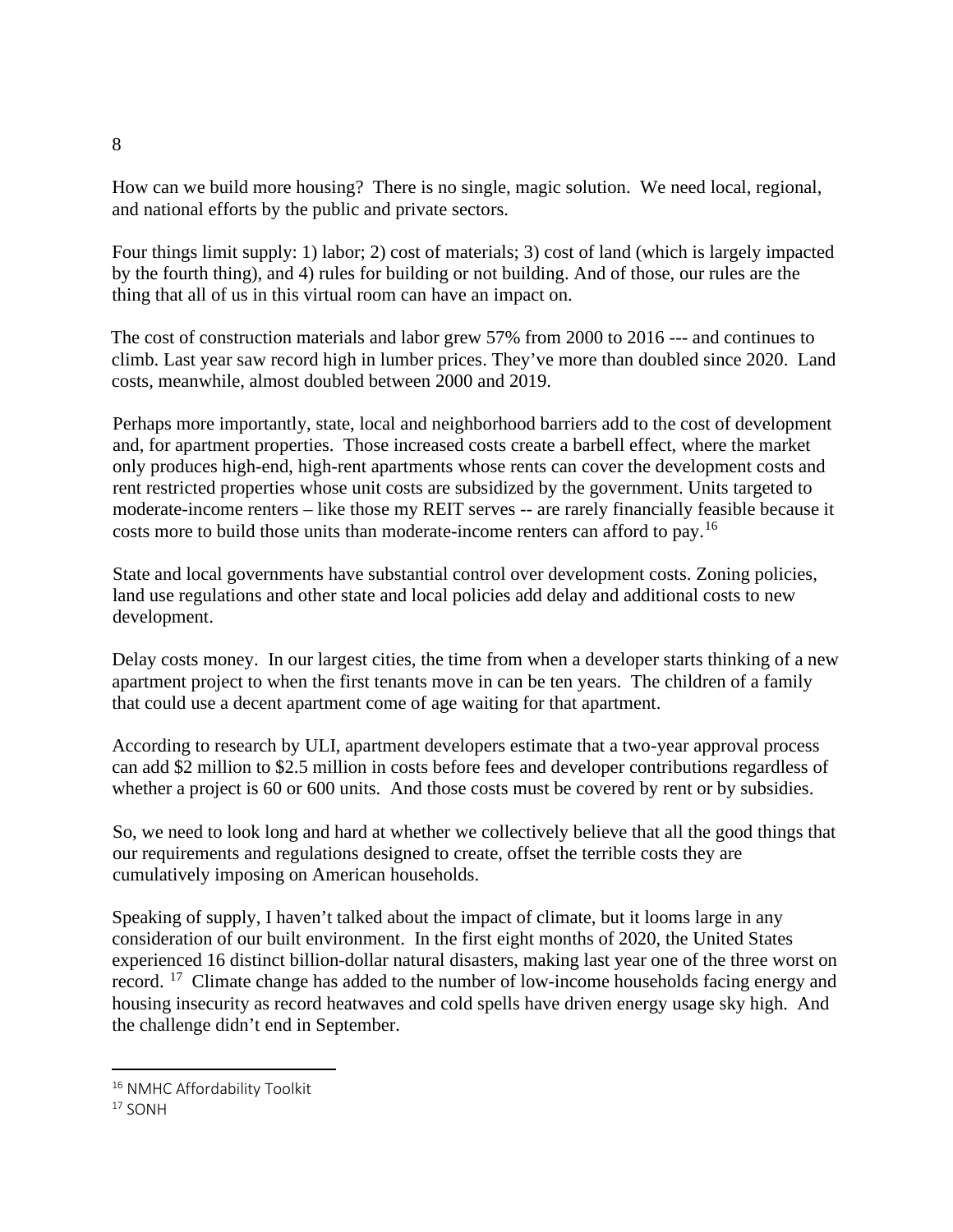All of us watched in horror as record cold overwhelmed the capacity of the Texas power grid to meet life and death needs for electricity and heat. As we focus on supply, we must focus on making our buildings more climate resilient and finding ways to reduce energy and natural resource consumption.

Now everyone is talking about infrastructure. And often when you talk about infrastructure you talk about sewers and bridges and roads. But the nation's supply of housing represents a significant share of investments made in physical infrastructure. In 2020 total capital investment in housing was estimated at \$36.2 trillion, comprising nearly 140 million homes. Housing is also a vital component of the country's economy, contributing nearly one fifth of the nation's GDP.

The Biden administration's American Jobs Plan represents an historic acknowledgement that housing is a critical part of the nation's infrastructure. It proposes \$213 billion for housing, for modernizing and rehabilitating public housing; homeownership in underserved communities, and; for the construction and rehabilitation of affordable homes. This \$213 billion is the biggest promised outlay in affordable housing supply since the Great Depression. [18](#page-8-0)

So, how should we invest this money and our other housing dollars? The Aspen Institute has recommended a five-part approach:

1. Affirmatively address racial and ethnic inequality—and other forms of discrimination—in housing and promote neighborhood integration,

2. Make it easier to build all types of housing,

3. Preserve the availability and physical quality of lower-cost, private-market housing, and subsidized affordable housing,

4. Support households directly to close the gap between their resources and the cost of securing and maintaining stable, adequate, and affordable housing, and

5. Support renters' wellbeing and access to resources to resolve housing challenges. <sup>[19](#page-8-1)</sup> 10

But increased funding alone won't solve the problem. As the Terner Center has noted, we need to reform our existing housing programs and rethink how we deliver housing assistance directly to families and change the broader land use landscape. [20](#page-8-2)

<span id="page-8-2"></span><sup>20</sup> Terner Center.

<span id="page-8-0"></span><sup>&</sup>lt;sup>18</sup> Ben Metcalf and Barry Zigas, Terner Center for Housing Innovation, UC Berkeley, Addressing Housing's

Critical Role as Infrastructure. April 23, 2021 (Terner Center[\)](https://ternercenter.berkeley.edu/)

<span id="page-8-1"></span><sup>&</sup>lt;sup>19</sup> Aspen Institute Financial Security Program, Strong Foundations: Housing Security Solutions Framework at p. 68. January 2021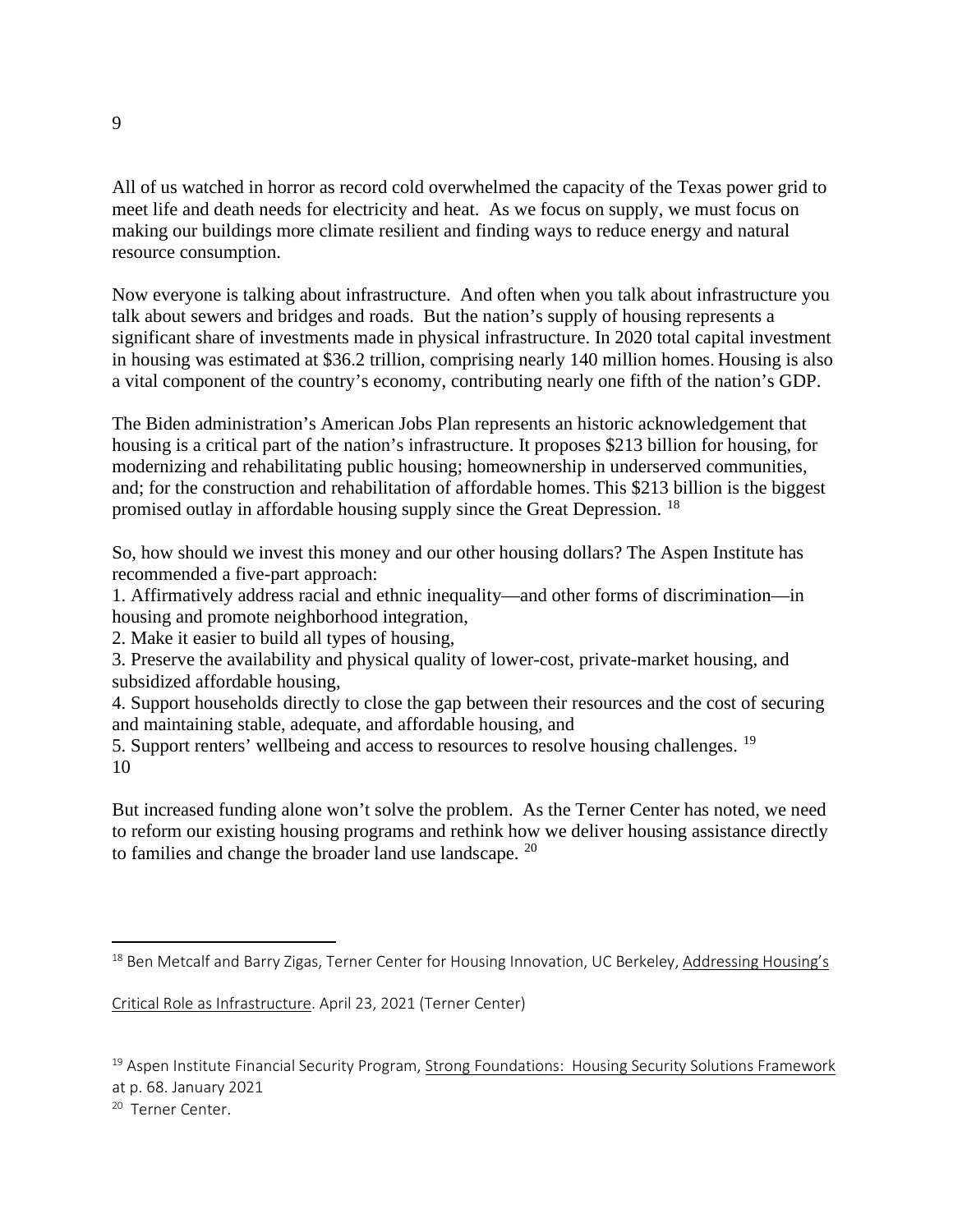We have the opportunity to align this infrastructure investment with broader housing policy reforms, to have a larger impact and to create a more equitable future. And we can't waste this opportunity.

What reforms are needed? First, we need to rethink how we get more housing built, including what types of housing we build and where. This goes to regulatory reform.

Second, we need to directly support households in affording housing. Today, only one in four families that are eligible for Housing Choice Vouchers from the federal government actually receive them. And not all that receive them can find places to use them. We need to fill this gap.

Third, and perhaps most importantly, we need to change our zoning practices. Today's housing landscape is the direct result of a long history of policies that have prevented the development of new, denser, and more cost-effective homes. But if we want more equitable and resilient communities, we need to quit funding approaches that compel economic and racial segregation.

If we do the work to do this right, this time, we have a real chance to use the economic recovery to build housing stability and household wealth for everyone in our community.

So let me move away from research and theory to the actions my company and others have been taking on the ground to address this challenge.

My company, Housing Partnership Equity Trust, takes one approach to the housing crisis – preservation -- we invest in maintaining rental affordability in neighborhoods that have the necessary elements for household success. In the research by Chetty, Hendren and Katz that I referenced, the researchers found that there were five characteristics of areas that improve upward mobility: they have less segregation by income and race, lower levels of income inequality, better schools, lower rates of violent crime, and a larger share of two-parent households. Therefore, we should target those locations affordable and where new demand and new recognition of all the neighborhood has to offer makes the properties in that community unaffordable to a preservation buyer like us.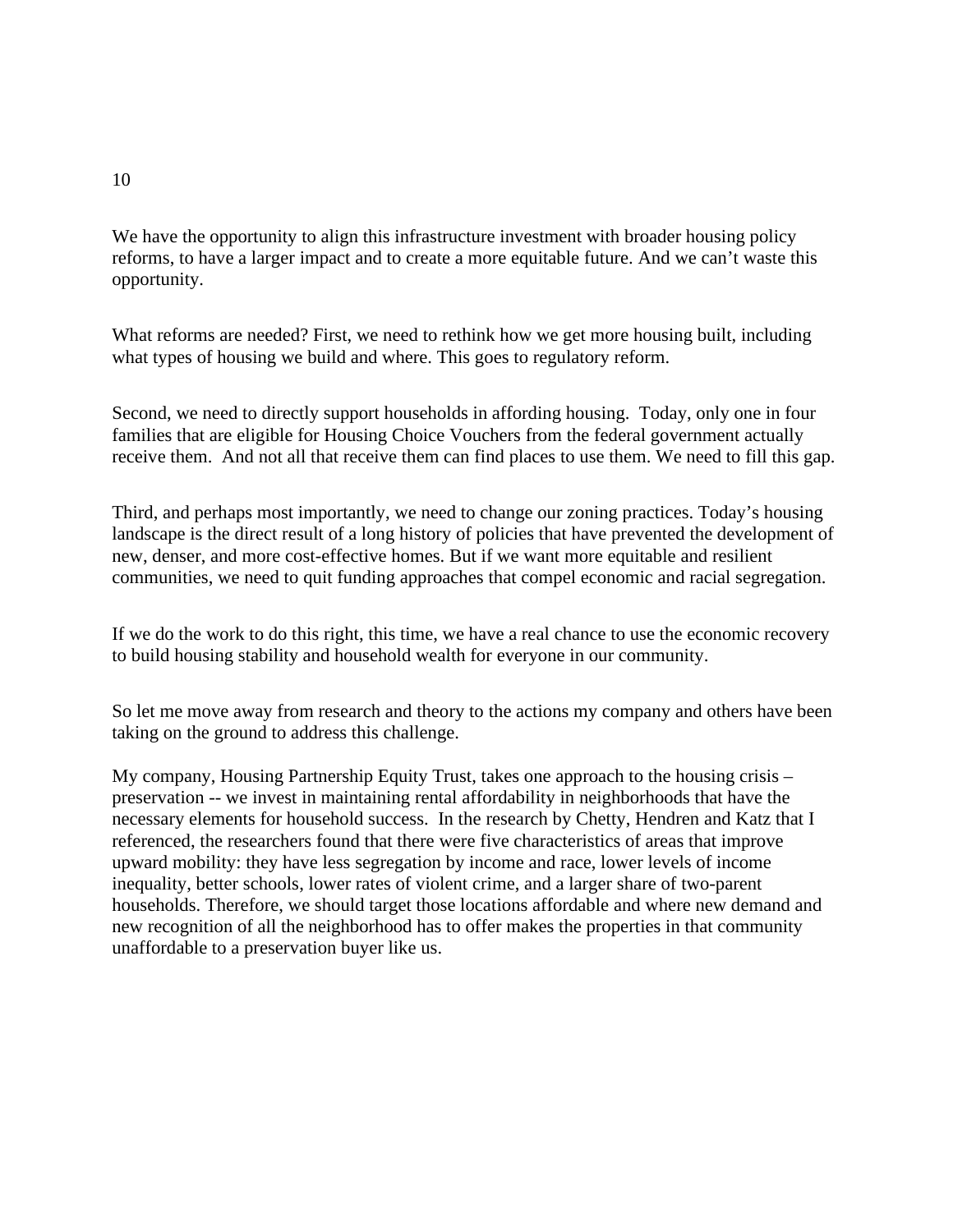#### 11

It's a challenge, because you are trying to catch a property and a neighborhood at a point of inflection, between the point where age and neglect and changing consumer demand had made the neighborhood relatively affordable. We buy older properties – typically 1980s vintage garden apartments in inner-ring suburbs that with targeted investment are generally Class B properties.

Our residents typically make  $50 - 60\%$  of area median income. While many were essential workers through the pandemic, others who work in hospitality and service jobs lost hours or lost their jobs altogether. A typical resident for us is a home healthcare aide, divorced with two children. In any ordinary year, her life works, and her children thrive --- if she has reasonable rent for a decent and safe home, access to a bus line to work, to full-service grocery stores, and to good schools. For the past year, she has needed a bigger hand up. Our nonprofit partners provided that.

We partner with strong nonprofit housing providers who know their markets and have decades of experience in serving economically vulnerable households. They often serve as the property manager for our investments. Through the pandemic, effective property management often looked like social work case management --- surveying residents to understand their needs and then responding by getting pop-up foodbanks to come to the community, helping residents apply for rental assistance and other community benefits. They have tapped philanthropy to fill gaps, identified resources for parents forced to provide homeschooling, and developed payment plans for residents who needed them.

In the pandemic, physical occupancy remained very high, while rent payments lagged later and later into the month. our residents are as savvy as any other – with the prohibitions on late fees and penalties in place in most jurisdictions, our residents had the option to take an interest free loan by paying on the  $25<sup>th</sup>$  of the month instead of on the  $1<sup>st</sup>$  and still stay current.

Overall, our rent payment levels averaged about 90% from April of 2020 through March of this year. This aligned with what the rest of our sector was seeing.

Our properties are what is typically called "NOAH" – naturally occurring affordable housing – rental properties that do not benefit from deep, ongoing public subsidies. So how do we make the math work between what it costs to acquire a property, what working households can afford to pay, what it costs to maintain a property as a healthy community and what investors need in return? First, we are very disciplined about our numbers. We know we can't absorb the cost of overpayment by charging our residents significantly more, without driving our current residents from their homes. In some jurisdictions, particularly California, we seek tax abatements that are available for affordable housing provided by nonprofit providers. We also often seek local subsidies when available, in the form of forgivable second mortgages or low-cost energy improvement financing. And we always accept Section 8 rental vouchers from residents who have them.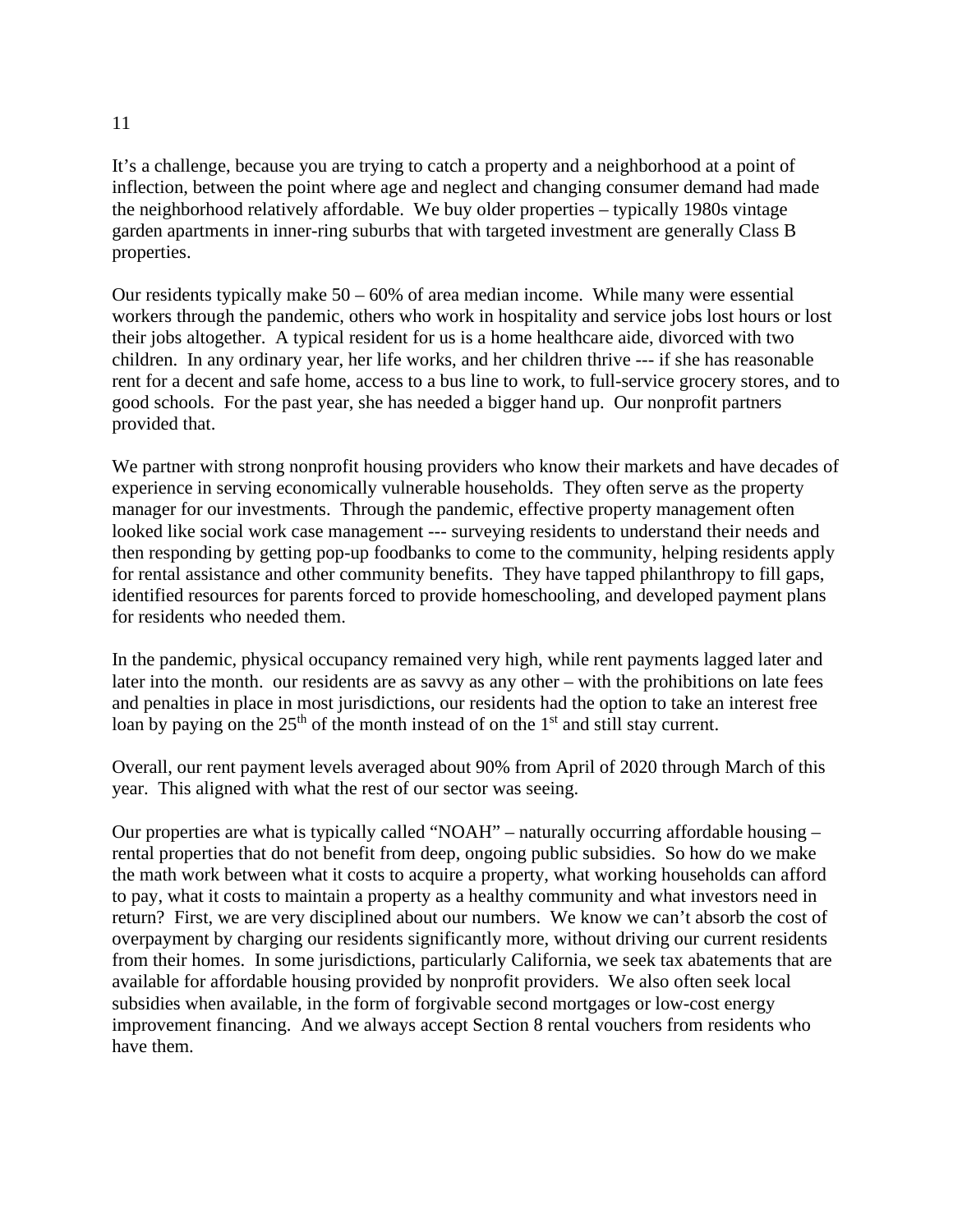## We create meaningful operating reserves at acquisition, because our residents can't afford to shoulder the cost of an unexpected expense and our investors are fair in expecting a reasonable and consistent return.

The properties we buy often are tired and have experienced significant deferred maintenance when we take them over. When our partners survey residents as part of the acquisition, the number one thing residents note is that they want to have their repair tickets responded to – no more waiting six months for a leaking water faucet to be repaired, no more months without a working stove. Our primary real estate focus is on addressing the things that drive savings and make an economic difference. We "green up" the properties that we acquire and reduce energy and resource consumption. We also focus on improving quality of life – trading out that broken tennis court for a dog park and a children's playground. Our primary resident focus is to treat residents with dignity, because some participants in this market segment use tenant abuse and property neglect as a business strategy. The combined approach of modest rent growth and focused and respectful property management means that our unit turn-over is well below the industry average of 50% a year, thus saving us money on marketing and turnover costs.

But in the line-up of policy concerns and considerations I've discussed, where does this approach fit in? We are delivering affordable housing, largely to residents of color, providing housing security and stability, and assuring that residents have access to tools they need to succeed. But we still must work through a complex array of public programs and requirements, even though our properties don't generally have deep subsidy. Many of the properties we acquire previously benefited from Low Income Housing Tax Credits or other long-gone subsidy programs. The subsidies are no longer flowing yet the properties have use restrictions that continue. We also accept housing choice vouchers and project-based rental assistance, so our properties must meet federal requirements. This year, our nonprofit partners helped residents access emergency rental assistance that has carried different requirements. Each of the light subsidies we access, from tax abatements to lower cost subordinate financing, carries their own additional restrictions. If we seek to sever excess land and make that available for development, we face all the local zoning and permitting, and entitlement requirements associated with that. And, of course, the properties are subject to all the ordinary rules governing rental apartments in any community. Then we have the requirements from our investors. CRA-motivated bank investors need use restrictions for their regulators. Foundations who have made program related investments need our investments to meet their tax exemption rules.